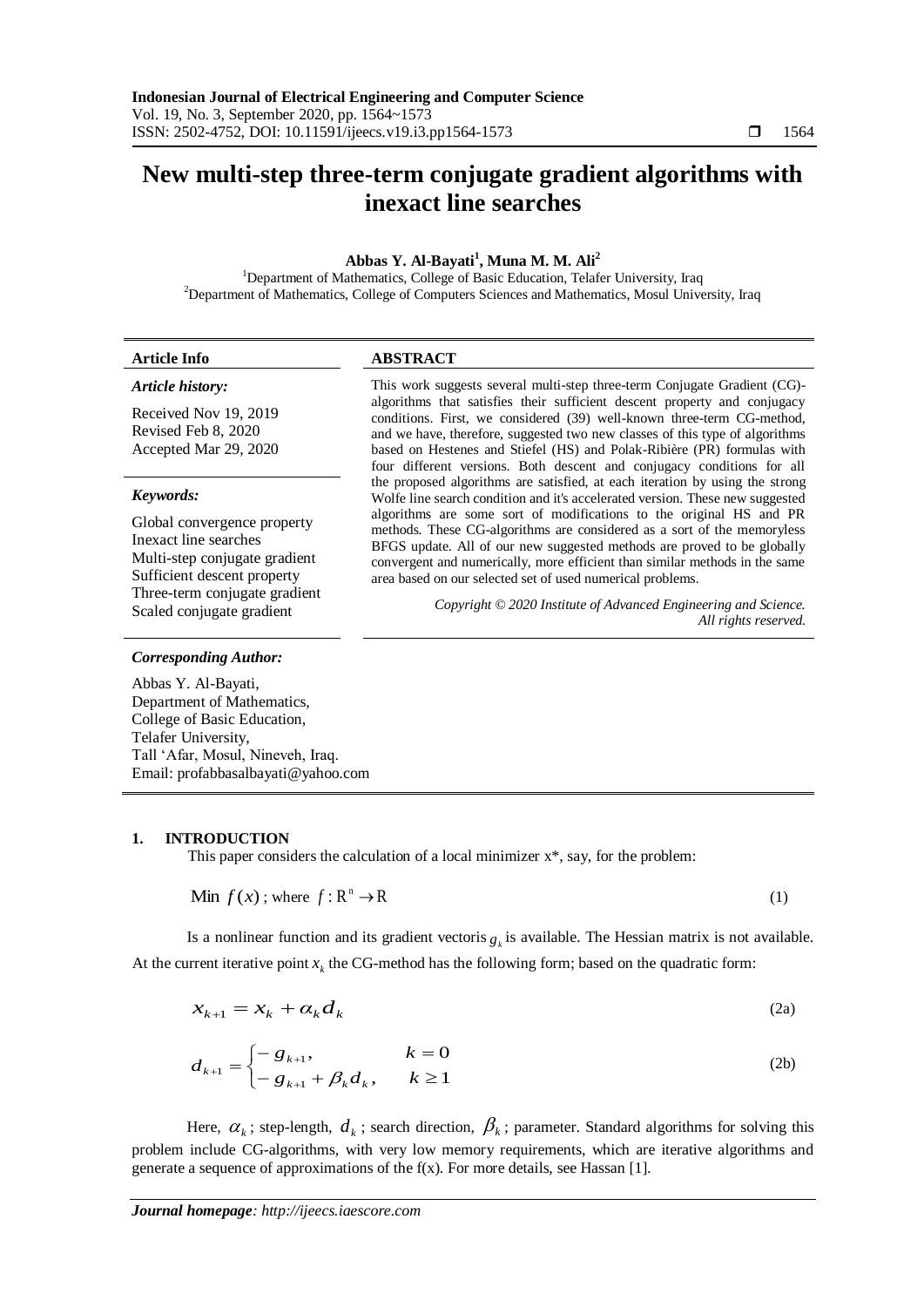The first Three-Term CG-method was proposed by Beale [2] as:

$$
d_{k+1}^{Beale} = -g_{k+1} + \beta_k d_k + \gamma_k d_t, \ \beta_k = \beta_k^{HS}, \beta_k^{FR}, \beta_k^{PR} \text{ etc...}
$$
 (3a)

$$
\gamma_k = \begin{cases} 0, & k = t + 1 \\ g_{k+1}^T y_t / d_t^T y_t, & k > t + 1 \end{cases}
$$
 (3b)

And  $d_i$ , is a restart direction and  $y_k = -g_{k+1} - g_k$ . Nazareth [3] proposed another three-term recurrence formula:

$$
d_{k+1} = -y_k + (y_k^T y_k / y_k^T d_k) d_k + (y_{k-1}^T y_k / y_{k-1}^T d_{k-1}) d_{k-1}; d_{-1} = 0 \text{ and } d_0 = 0 \quad (4)
$$

Also, two different three-term CG-algorithms was considered by Zhang [4, 5], that is,

$$
d_{k+1}^{ZPR} = -g_{k+1} + \beta_k^{PR} d_k - \theta_k^{(1)} y_k; d_{k+1}^{ZHS} = -g_{k+1} + \beta_k^{HS} s_k - \theta_k^{(2)} y_k
$$
(5)

$$
\theta_k^{(1)} = g_{k+1}^T d_k / g_k^T g_k; \ \theta_k^{(2)} = g_{k+1}^T s_k / s_k^T y_k \tag{6}
$$

Zhang [6] introduced a three-term recurrence formula based on Dai and Liao [7] CG-method as follows:

$$
d_{k+1}^{ZDL} = -g_{k+1} + [g_{k+1}^T(y_k - ts_k) / d_k^T y_k] d_k - g_{k+1}^T d_k / d_k^T y_k (y_k - ts_k)
$$
 (7a)

where  $d_0 = -g_0$ ,  $t \ge 0$ . The sufficient descent condition also holds independent of the used line search procedure, i.e. for this method:

$$
g_k^T d_k = -\|g_k\|^2 \text{ for all k.}
$$
 (7b)

A specialization of (7) was developed by Nazareth [8] where the search direction is computed as:

$$
d_{k+1}^{BS} = -g_{k+1} + \beta_k^{DL+} s_k - g_{k+1}^T s_k / g_k^T g_k (y_k - t s_k) k
$$
 (8a)

$$
\beta_k^{DL+} = \max \left[ y_k^T g_{k+1} / y_k^T s_k, 0 \right] - t s_k^T g_{k+1} / y_k^T s_k; t = 2 \| y_k \|^2 / y_k^T s_k \tag{8b}
$$

Furthermore, it is easy to see that (8) satisfies the sufficient descent condition independent of the line search used. Moreover, a different three-term CG-method was improved by Al-Bayati and Hassan [9], and their search direction, with inexact line search (ILS), is as follows:

$$
d_{k+1}^{BH} = -g_{k+1} + \beta_k^{PR} d_k + \gamma_k ; \gamma_k = -(d_k^T g_{k+1}) / g_k^T g_k
$$
\n(9)

Recently, a three-term CG-method was introduced by Al-Bayati and Al-Khayat [10] and their search direction is as follows:

$$
d_{k+1}^{BK} = -g_{k+1} + \beta_k^{HS} d_k + \phi_k (y_k - t_1 s_k); \phi_k = s_k^{T} g_{k+1} / y_k^{T} s_k, t_1 = 1 + y_k^{T} y_k / y_k^{T} s_k
$$
 (10)

Conjugate Gradient algorithms could be regarded as a sort of the Memoryless QN-updates, especially, for the BFGS update. This type of method was suggested for the first time by Perry [11] noted that the scalar  $\beta_k$  has been chosen so that the search directions  $d_k$  and  $d_{k+1}$  are conjugate using ELS. Perry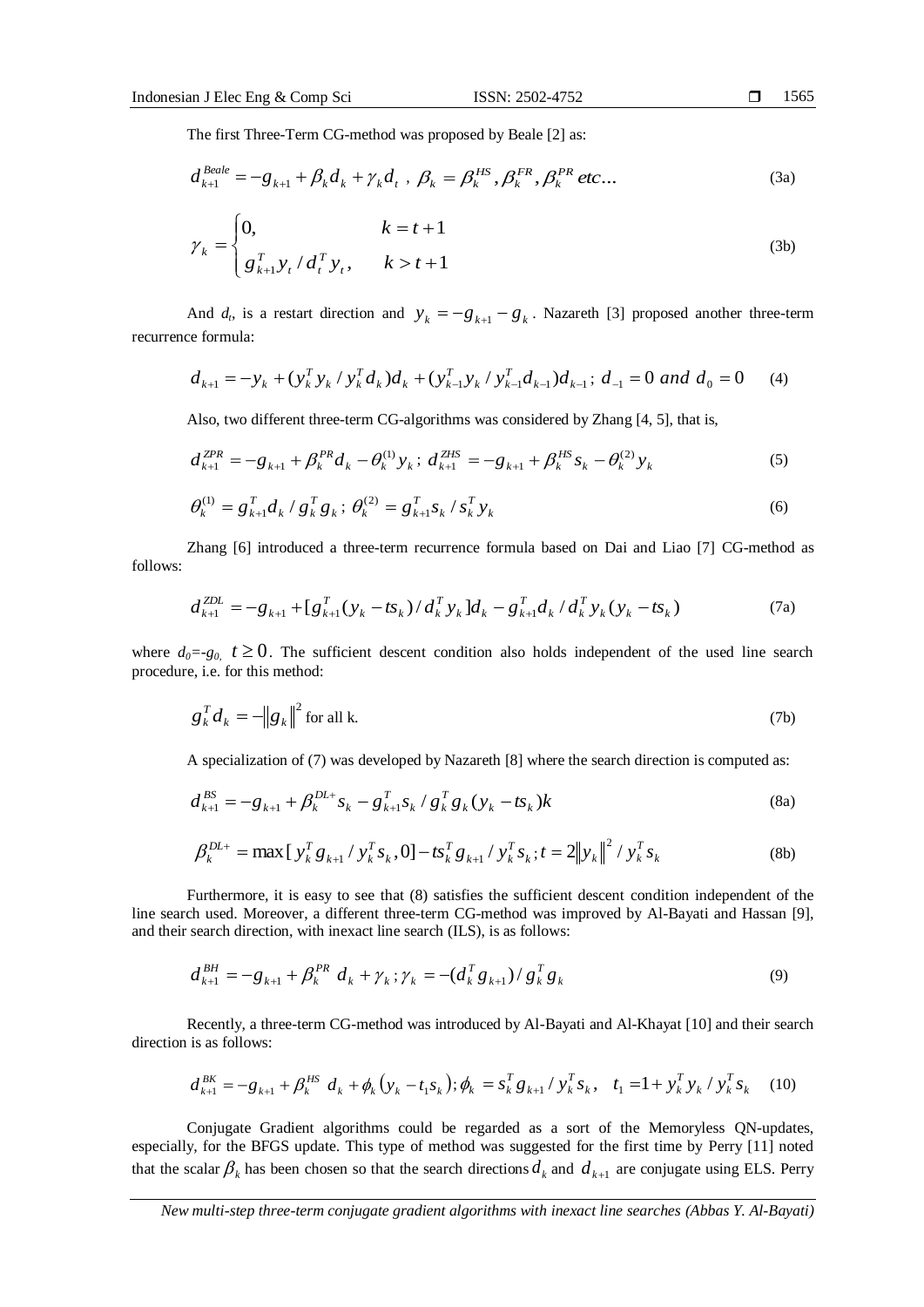relaxed this requirement where  $\beta_k$  is defined by HS formula in an equivalent form, but assuming ILS, thus he obtained,

$$
d_{k+1}^{P1} = -(I - d_k y_k^T / d_k^T y_k) g_{k+1}
$$
\n(11a)

but this matrix is not of full rank; Perry modified it further as:

$$
d_{k+1}^{P2} = -(I - s_k y_k^T / s_k^T y_k + s_k s_k^T / s_k^T y_k) g_{k+1}
$$
\n(11b)

Then Shanno [12] addressed that (11) does not satisfy the actual QN-condition, so he modified it to obtain:

$$
Q_{k+1}^{SH} = I - (s_k s_k^T + y_k s_k^T / y_k^T s_k) + (1 + y_k^T y_k / y_k^T s_k) (s_k s_k^T / y_k^T s_k)
$$
\n(12)

This new form of the projection matrix  $Q_{k+1}$  has a special relationship with the BFGS update formula; defined by Dennis and More [13].

$$
H_{k+1}^{BFGS} = H_k - \left[\frac{s_k y_k^T H_k + H_k y_k s_k^T}{y_k^T s_k}\right] + \left[1 + \frac{y_k^T H_k y_k}{y_k^T s_k}\right] \frac{s_k s_k^T}{y_k^T s_k}
$$
(13)

It is easily seen that (12) is equivalent to (13) when  $H_k$  replaced by I, i.e. if  $H_k = I$ , the identity matrix. For more details, see Hassan [14]. The Memoryless BFGS method is defined by:

$$
d_{k+1} = -Q_{k+1}g_{k+1}
$$
\n
$$
(14)
$$
\n
$$
d_{k+1} = -g_{k+1} + \left[ (g_{k+1}^T y_k / s_k^T y_k) - (y_k^T y_k / s_k^T y_k)(s_k^T g_{k+1} / s_k^T y_k) \right]s_k + (s_k^T g_{k+1} / s_k^T y_k) (y_k - s_k)
$$
\n
$$
(14)
$$

Finally, Al-Bayati, et al. [15] introduced a new CG-algorithm with different parameters, namely for:

$$
\lambda_{k} = (1+t)s_{k}^{T}g_{k+1} / y_{k}^{T}g_{k+1}; \ \rho_{k} = (\lambda_{k} y_{k}^{T}g_{k+1} - ts_{k}^{T}g_{k+1} / s_{k}^{T}g_{k+1})
$$
(15a)

$$
d_{k+1}^{BHA} = -g_{k+1} + (\psi_k \rho_k y_k^T g_{k+1} + s_k^T y_k g_{k+1}^T s_k - \lambda_k s_k^T y_k g_{k+1}^T s_k / \|s_k\|^2 s_k^T y_k) s_k
$$
 (15b)

#### **2. ON MULTI-STEP THREE-TERM CG-ALGORITHMS**

Nazareth and Nocedal [16] developed a multi-step CG-method which does not need ELS; by defining the following matrices:

 $D = d_1, d_2, \ldots, d_n; G = g_1, g_2, \ldots, g_n$ where B is an (NxN) upper triangular matrix with,  $\beta_{ii} = 1$ , for  $i = 1, 2, 3, 4$ . Assuming the Hussain matrix G=I (identity matrix), to get a set of mutually orthogonal vectors  $g_1, g_2, \ldots, g_n$ . Let us define:

$$
g_1^* = g_1 \tag{16a}
$$

iterate for  $k = 2,3,4, \dots$  with

$$
g_{k}^{*} = g_{k} - \left[ \left( g_{k}^{T} g_{k-1}^{*} \right) / \left( g_{k-1}^{*} / g_{k-1}^{*} \right) \right] g_{k-1}^{*}
$$
\n(16b)

$$
g_k^* = g_k^* + c_{k-1}
$$
 (16c)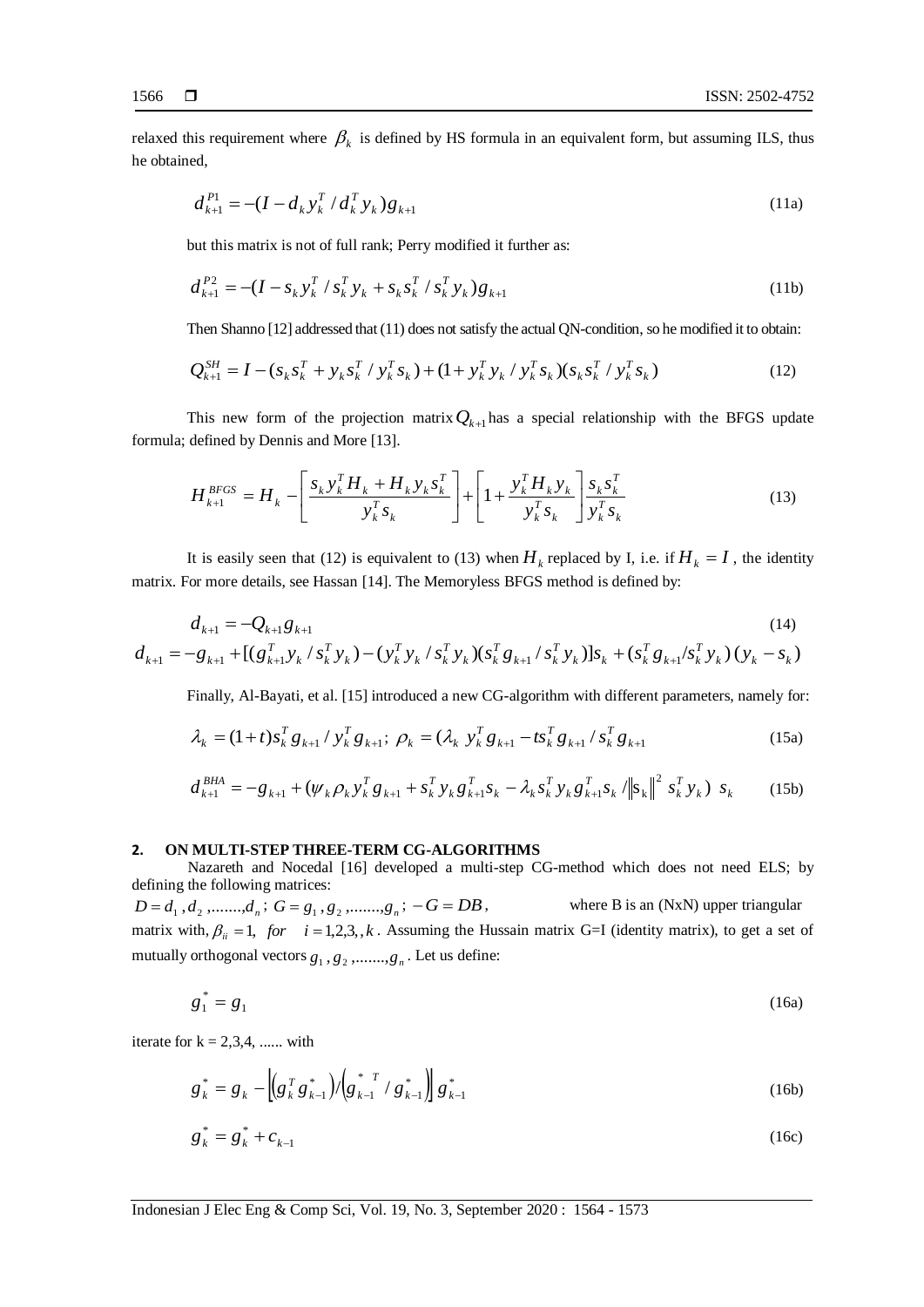$$
c_{k-1} = \begin{cases} \left(c_{k-2} + \left[g_k^T g_{k-2}^*\right) / \left(g_{k-2}^* g_{k-2}^*\right) \right] g_{k-2}^*; & k = 3, 4, \dots \\ 0 & k = 1, 2 \end{cases}
$$
 (16d)

Note that, (16), for the first iterate, is equivalent to the normal set of gradients, while it gives better approximations for the next iterates. In this paper; we have the following (four) new CG-algorithms:

$$
d_{k+1}^{Ni} = -g_{k+1}^* + \beta_k^{HS} s_k + (s_k^T g_{k+1}^* / y_k^{*T} s_k) (y_k^* - t_i s_k), i = 1, 2
$$
 (17a)

$$
d_{k+1}^{N3} = -g_{k+1}^* + \beta_k^{HS} s_k + (s_k^T g_{k+1}^* / y_k^{*T} s_k)(y_k^* - t_1 s_k) + t_3 s_k
$$
 (17b)

$$
d_{k+1}^{N4} = -\theta_k g_{k+1}^* + \beta_k^{SPR} s_k - (s_k^T g_{k+1}^* / y_k^{*T} s_k).P_k \; ; \quad y^* = g_{k+1}^* - g_k^*.
$$
 (17c)

Wolfe line search procedure is fully described by many researchers, see for example Nocedal [17] and Liu and Nocedal [18]. This line search scheme has been modified by Andrei [19]. The standard Wolfe line search conditions can be defined as:

$$
f(x_k + \alpha_k d_k) \le f(x_k) + \mu \alpha_k g_k^T d_k
$$
\n(18a)

$$
f(x_k + \alpha_k d_k) \ge f(x_k) + (1 - \mu)\alpha_k g_k^T d_k
$$
\n(18b)

The strong Wolfe line search conditions can be defined as:

$$
f(x_k + \alpha_k d_k) \le f(x_k) + \mu \alpha_k g_k^T d_k
$$
\n(18c)

$$
\left|g_{k+1}^T d_k\right| \leq -\sigma \left|g_k^T d_k\right| \tag{18d}
$$

The accelerating Scheme for Wolfe line search technique is as follows:

$$
x_{k+1} = x_k + \lambda_k \alpha_k d_k \quad ; \quad \lambda_k = -a_k / b_k \tag{18e}
$$

$$
a_k = \alpha_k g_k^T d_k, \quad b_k = -\alpha_k (g_k - g_z)^T d_k, \quad g_z = \nabla f(z) \quad \text{and} \quad z = x_k + \alpha_k d_k. \tag{18f}
$$

Hence, if  $b_k \neq 0$ . The new estimation of the solution is computed as,  $x_{k+1} = x_k + \lambda_k \alpha_k d_k$ , else  $x_{k+1} = x_k + \alpha_k d_k$ . For this reason, using the definitions of  $g_k$ ,  $s_k$ ,  $y_k$  and the above acceleration scheme can present the accelerated Wolfe line search procedure.

**<u>NOTE</u>: (For the rest of this paper, and for simplicity, set**  $g_k^* = g_k$ **,**  $y_k^*$  $y_k^* = y_k$ ).

# **First Multi-Step Three-Term CG-Method (N1)**

To compute the new search direction,  $d_{k+1}^{N1}$ 1  $d_{k+1}^{N1}$  let us consider the QN-(BFGS update with H=I).

$$
d_{k+1}^{N1} = -\theta_{k+1}^{\prime} g_{k+1} \tag{19}
$$

$$
\theta'_{k+1} = I - (s_k^T y_k + y_k^T s_k / y_k^T s_k) + [1 + ||y_k||^2 / y_k^T s_k] (s_k s_k^T / y_k^T s_k)
$$
\n(20)

$$
d_{k+1} = -g_{k+1} + \beta_k^{HS} d_k + (s_k^T g_{k+1} / y_k^T s_k) y_k - [1 + ||y_k||^2 / y_k^T s_k] (s_k^T g_{k+1} / y_k^T s_k) s_k
$$
 (21)

1567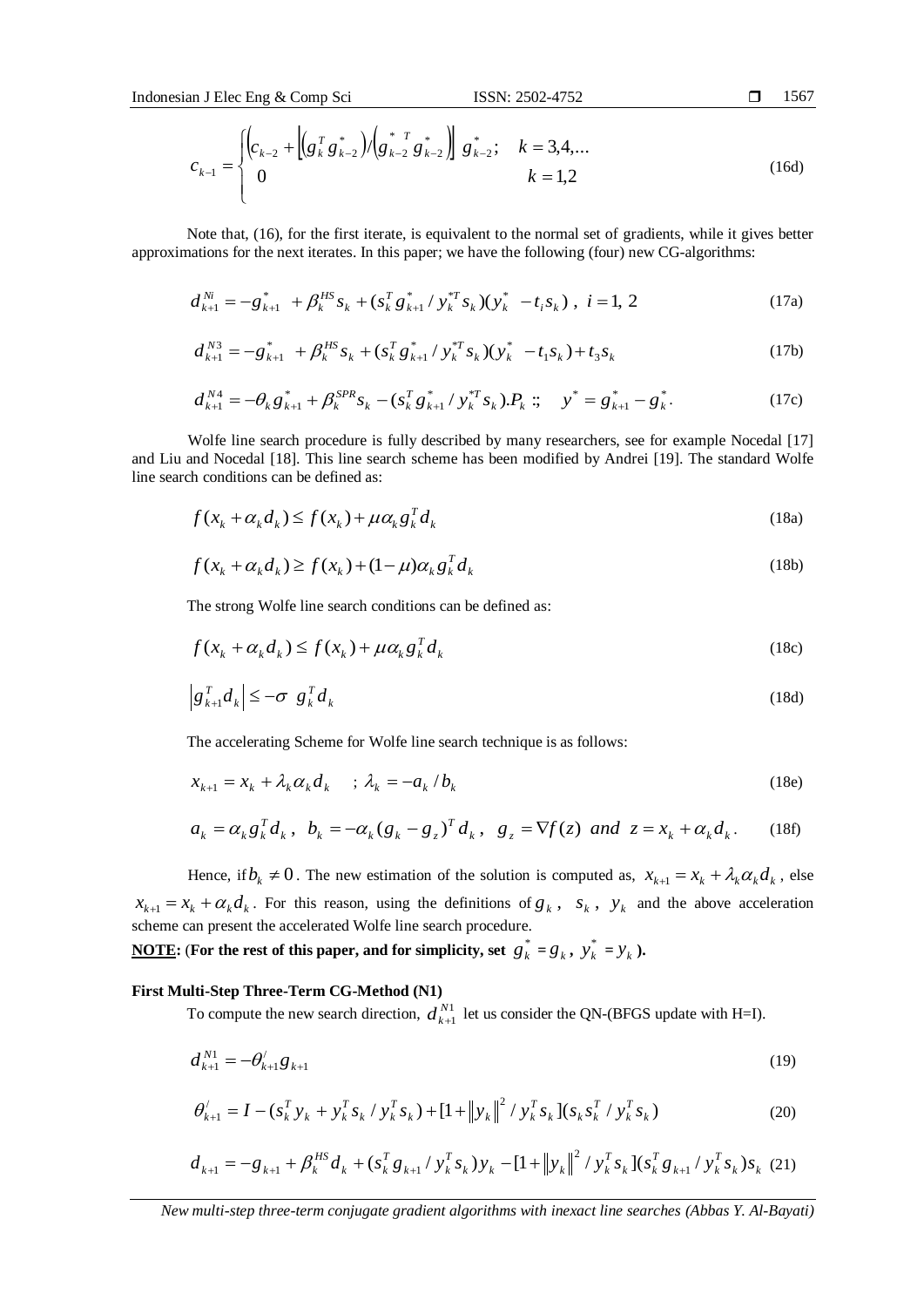Or, equivalently:

$$
\phi_k = (s_k^T g_{k+1} / y_k^T s_k) \cdot t_1 = (1 + \|y_k\|^2 / y_k^T s_k)
$$
\n(22)

$$
d_{k+1}^{N1} = -g_{k+1} + \beta_k^{HS} d_k + \varphi_k (y_k - t_1 s_k)
$$
 (23a)

$$
d_{k+1}^{N1} = -g_{k+1} + \max[(g_{k+1}^T y_k / d_k^T y_k), 0]d_k + \varphi_k(y_k - t_1 s_k)
$$
\n(23b)

### **Outline of N1-Algorithm.**

**St1.** Given  $x_0 \in R^n$ , let  $0 < \delta < \sigma < 1$ ,  $t \ge 0$  and  $d_0 = -g_0$ . Set  $k = 0$ .

- **St2.** If stopping criteria ( $\left\|g_k\right\|_\infty \leq 10^{-6}$ ) satisfied, then stop.
- **St3.** Compute  $\alpha_k$  by accelerated Wolfe line search condition (18).
- **St4.** The parameters  $\varphi_k$ ,  $t_1$  are computed from (22).
- **St5.** The new search direction  $d_{k+1}^{N1}$ 1  $d_{k+1}^{N1}$  is computed from (23).
- **St6.** Check whether  $(|g_{k+1}^T g_k| > 0.2 ||g_{k+1}||^2)$  $\left| \sum_{k=1}^T g_k \right| > 0.2 \| g_{k+1} \|$  $g_{k+1}^T g_k$  > 0.2  $g_{k+1}$  is satisfied then set  $d_{k+1}^{N1} = -g_{k+1}$  $d_{k+1}^{N1} = -g_{k+1}$ **St7.** Set  $k = k + 1$ , go to St2.

### **Second Multi-Step Three-Term CG-Method (N2)**

To compute the new search direction  $d_{k+1}^{N2}$ 1  $d_{k+1}^{N2}$  let us consider Al-Bayati [20] QN-update with H=I

$$
H_{k+1}^{Bayati} = H_k + (2y_k^T H_k y_k / (s_k^T y_k)^2) s_k s_k^T - (H_k y_k s_k^T + s_k y_k^T H_k) / y_k^T s_k
$$
 (24)

Let 
$$
d_{k+1} = -Q_{k+1}^{(2)}g_{k+1}
$$
; and H=I 
$$
(25)
$$

$$
Q_{k+1}^{(2)} = I + (2y_k^T y_k / (s_k^T y_k)^2) s_k s_k^T - (y_k s_k^T + s_k y_k^T) / y_k^T s_k
$$
 (26)

$$
\phi_k = s_k^T g_{k+1} / y_k^T s_k; \quad t_2 = 2(\left\|y_k\right\|^2 / y_k^T s_k)
$$
\n(27)

$$
d_{k+1}^{N2} = -g_{k+1} + \beta_k^{HS} d_k + \varphi_k (y_k - t_2 s_k)
$$
 (28a)

$$
d_{k+1}^{N2} = -g_{k+1} + \max[g_{k+1}^T y_k / d_k^T y_k, 0]d_k + \varphi_k(y_k - t_2 s_k)
$$
\n(28b)

#### **Outline of N2-Algorithm.**

### **All the steps as in Algorithm (N1) except:**

**St4.** The parameters  $\varphi_k$ ,  $t_2$  are computed from (27).

**St5.** The new search direction  $d_{k+1}^{N2}$ 1  $d_{k+1}^{N2}$  is computed from (28).

# **Third Multi-Step Three-Term CG-Method (N3)**

To compute the new search direction,  $d_{k+1}^{N3}$ 1  $d_{k+1}^{N3}$ , let us consider Oren [21] QN-update with H=I.

$$
H_{k+1}^{Oren} = H_k - (s_k y_k^T H_k + H_k y_k s_k^T) / y_k^T s_k + (\eta_k + y_k^T H_k y_k / y_k^T s_k) s_k s_k^T / y_k^T s_k
$$
 (29)

$$
\eta_k = s_k^T y_k / y_k^T y_k; \quad \text{H=I}
$$
\n(30)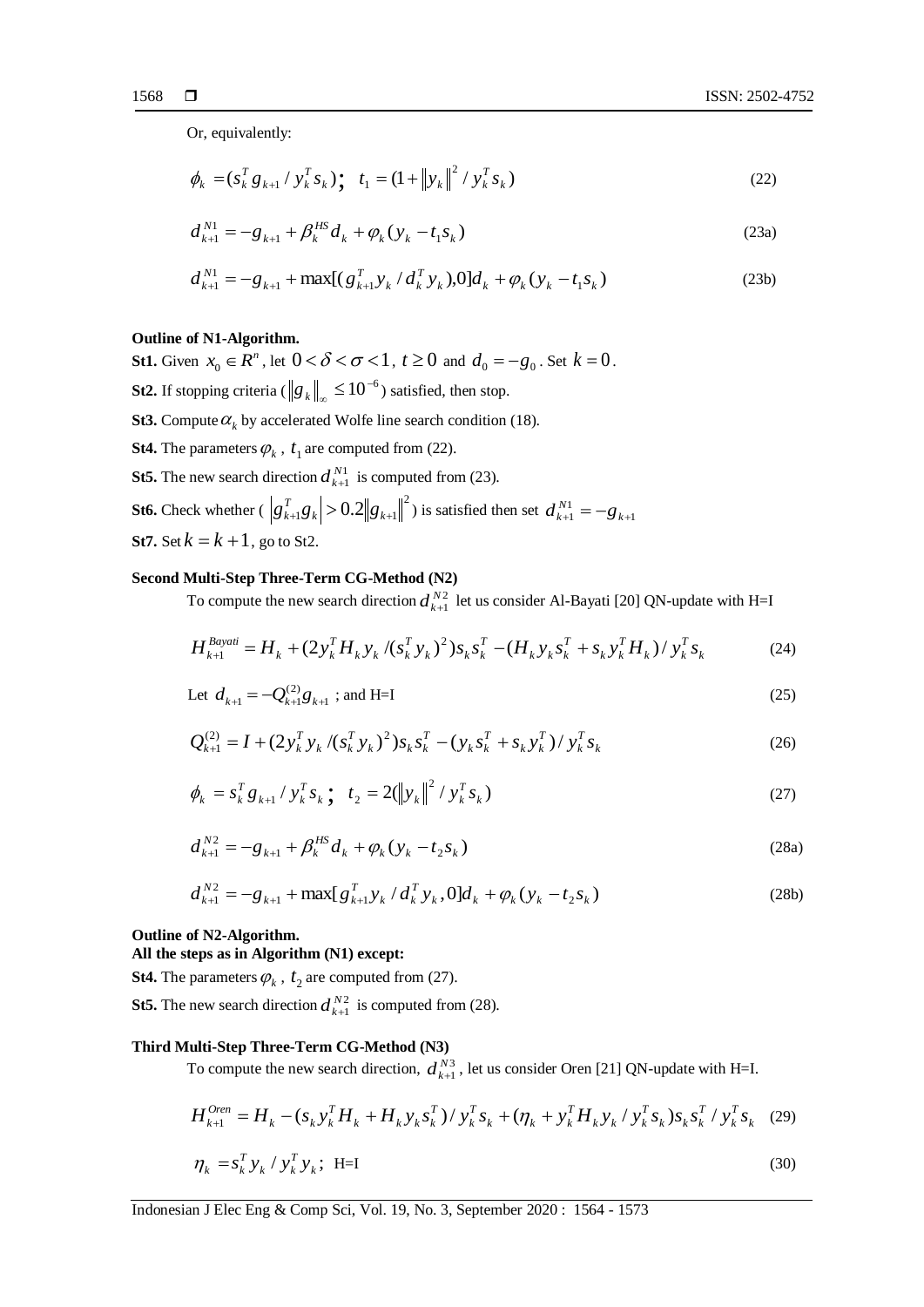$$
Q_{k+1}^{(3)} = I + (s_k^T y_k / y_k^T y_k + y_k^T y_k / v) s_k s_k^T / s_k^T y_k - (y_k s_k^T + s_k y_k^T) / y_k^T s_k
$$
\n(31)

$$
d_{k+1} = -g_{k+1} + \frac{s_k^T g_{k+1}}{y_k^T y_k} y_k + \frac{y_k^T g_{k+1}}{y_k^T y_k} s_k - \left[ \frac{s_k^T y_k}{y_k^T y_k} + \frac{y_k^T y_k}{y_k^T s_k} \right] \frac{s_k^T g_{k+1}}{y_k^T s_k} s_k \tag{32}
$$

$$
\phi_k = s_k^T g_{k+1} / \nu; \qquad t_3 = (s_k^T y_k / y_k^T y_k + y_k^T y_k / y_k^T s_k)
$$
\n(33)

$$
d_{k+1}^{N3} = -g_{k+1} + \beta_k^{HS} d_k + \varphi_k (y_k - t_3 s_k)
$$
\n(34a)

$$
d_{k+1}^{N3} = -g_{k+1} + \max [g_{k+1}^T y_k / d_k^T y_k, 0] d_k + \varphi_k (y_k - t_3 s_k)
$$
\n(34b)

### **Outline of N3-Algorithm.**

### **All the steps as in Algorithm (N1) except:**

**St4.** The parameters  $\varphi_k$ ,  $t_3$  are computed from (33).

**St5.** The new search direction  $d_{k+1}^{N3}$ 1  $d_{k+1}^{N3}$  is computed from (34).

# **Fourth Scaled Multi-Step Three-Term CG-Method (N4)**

Here, we describe our new CG-method (N4) as a scaled CG-algorithm; (for details of scaled CG-algorithms; see Al-Bayati, at el. [22] and Hassan et al. [23]). This algorithm is independent of the line search, at every step. The search direction  $d_{k+1}^{N4}$ 1  $d_{k+1}^{N4}$  is computed as:

$$
d_{k+1}^{N4} = -\theta_{k+1} g_{k+1} + \beta_k^{SPR} s_k - \eta_k p_k
$$
\n(35)

$$
\theta_k = (s_k^T s_k / y_k^T s_k), \ p_k = \theta_k y_k - s_k, \ \eta_k = s_k^T g_{k+1} / \|g_k\|^2
$$
 (36)

$$
\beta_k^{SPR} = \theta_{k+1} g_{k+1}^T (g_{k+1} - g_k) / \alpha_k \theta_k g_k^T g_k, \qquad (37)
$$

$$
d_{k+1}^{N4} = -\theta_{k+1} g_{k+1} + (\theta_{k+1} g_{k+1}^T (g_{k+1} - g_k) / \alpha_k \theta_k g_k^T g_k) s_k - s_k^T g_{k+1} / ||g_k||^2 (\theta_k y_k - s_k) \quad (38)
$$

# **Outline of N4-Algorithm.**

# **All the steps as in Algorithm (N1) except:**

**St4.** The parameters  $\theta_k$  ,  $p_k$  ,  $\eta_k$  are computed from (36).

**St5.**  $\beta_k^{SPR}$  and the new search direction  $d_{k+1}^{N4}$ 1  $d_{k+1}^{N4}$  are computed from (37) and (38) respectively.

#### **3.1 CONVERGENCE ANALYSIS**

Descent and global convergence conditions properties of HS and PR methods can be found directly in Hestenes and Stiefel [24] and Polak and Ribière [25]. To show that our new multi-step TTCG-algorithms (N1, N2, N3, and N4) have a descent and global convergence properties using Wolfe conditions (18). Consider

#### **Theorem-I.**

Suppose that Wolfe conditions (18) are satisfied, then new search directions, N1, N2, N3, and N4 defined by (23), (28), (34), and (38) satisfy the descent property, i.e.

$$
g_{k+1}^T d_{k+1} \le 0 \tag{39}
$$

**Proof.**

I: For  $d_{\iota_{+1}}^{N1}$ 1  $d_{k+1}^{N1}$  and from Wolfe conditions (18), we get  $y_k^T s_k > 0$  $y_k^T s_k > 0$  then:

*New multi-step three-term conjugate gradient algorithms with inexact line searches (Abbas Y. Al-Bayati)*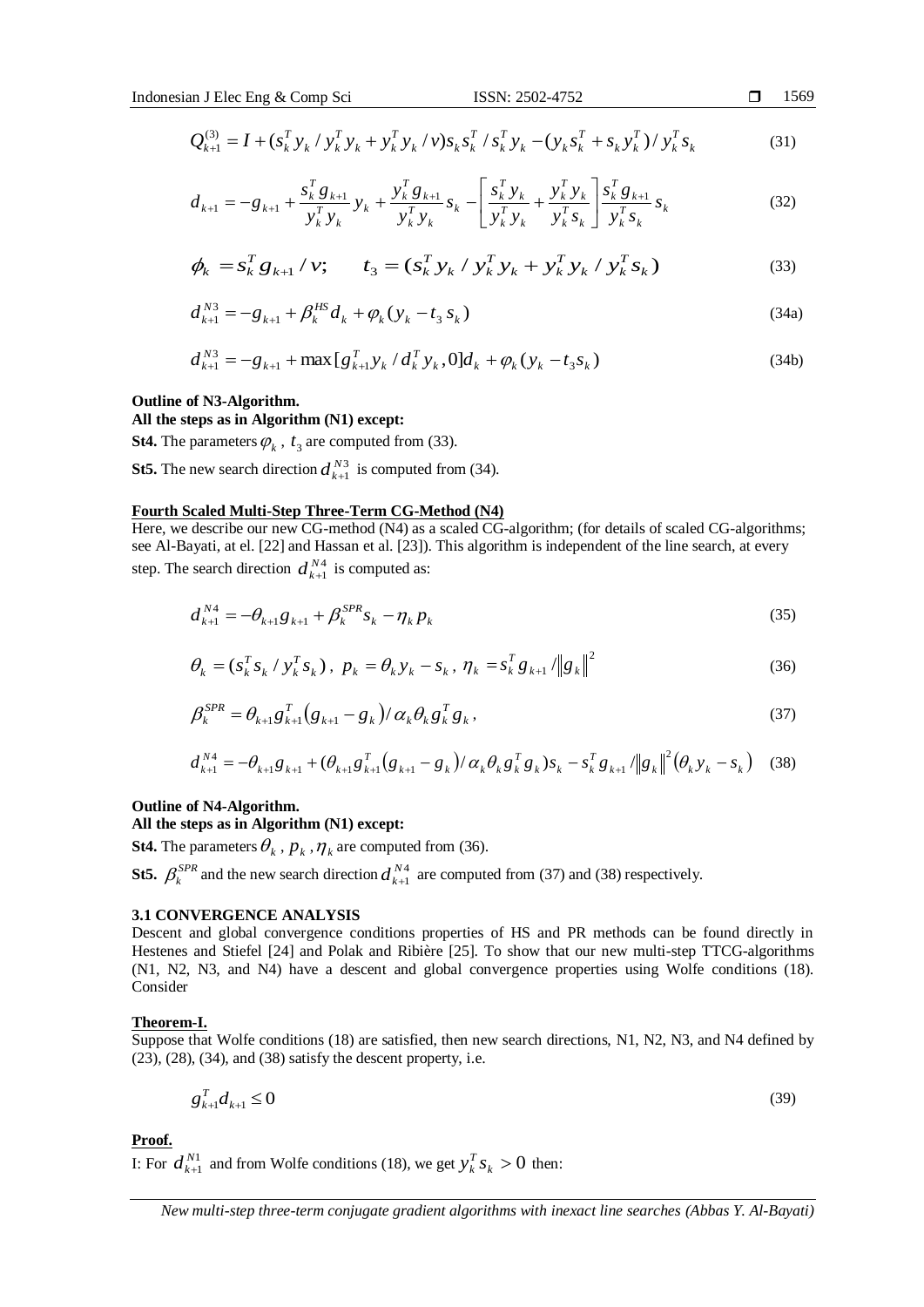$$
g_{k+1}^T d_{k+1} = -\left\| g_{k+1} \right\|^2 - \left| 1 + \left\| y_k \right\|^2 / y_k^T s_k \left( s_k^T g_{k+1} \right)^2 / y_k^T s_k \le 0 \tag{40}
$$

II: For  $d_{\iota_{+1}}^{N2}$ 1  $d_{k+1}^{N2}$  and from Wolfe condition (18), we get  $y_k^T s_k > 0$  $y_k^T s_k > 0$  then:

$$
g_{k+1}^T d_{k+1} = -\|g_{k+1}\|^2 - \left|2\|y_k\|^2 / y_k^T s_k\right| s_k^T g_{k+1}^2 / y_k^T s_k \le 0
$$
\n(41)

III: For  $d_{\iota+1}^{N3}$ 1  $d_{k+1}^{N3}$  and from Wolfe condition (18), we get  $y_k^T s_k > 0$  $y_k^T s_k > 0$  then:

$$
y_k^T d_{k+1} = -\|g_{k+1}\|^2 - (y_k^T s_k / \|y_k\|^2 + \|y_k\|^2 / y_k^T s_k)(s_k^T g_{k+1}) \le 0
$$
\n(42)

IV: For  $d_{\iota+1}^{N4}$ 1  $d_{k+1}^{N4}$  and (18) is held, then  $y_k^T s_k \neq 0$  $y_k^T s_k \neq 0$ . From (36):

$$
g_{k+1}^T d_{k+1} = -s_k^T s_k / y_k^T s_k ||g_{k+1}||^2
$$
\n(43)

$$
s_k^T s_k > 0, \text{ then } s_k^T s_k / y_k^T s_k > 0, \text{ for all } k \ge 0
$$
 (44)

Hence,  $d_{k+1}^{N4}$ 1  $d_{k+1}^{N4}$ , defined in (38), satisfies and

$$
g_{k+1}^T d_{k+1} = -c \|g_{k+1}\|^2, \ c > 0 \tag{45}
$$

Therefore, our new algorithms N1, N2, N3, and N4 are descent.

### **Assumption (H):**

(a)- "The level set  $S = \{x : x \in \mathbb{R}^n, f(x) \le f(x_1)\}$  is bounded, and  $x_1$  is the starting point". (b)- "In a neighborhood  $\Omega$  of S,  $f$  is continuously differentiable and its gradient is Lipchitz continuously, namely, there exists a constant  $L \geq 0$  such that " $\|g(x)-g(x_k)\| \leq L \|x-x_k\|, \forall x, x_k \in \Omega$ ".

under these assumptions on f there exists a constant  $\Gamma \ge 0$  such that  $||g(x)|| \le \Gamma, \forall x \in S$ .

We know that the new search directions generated by (23), (28), (34) and (38) are always descent directions. **To ensure the global convergence property of these algorithms let us consider: Theorem-II** 

Assume that (H, a) and (H, b) hold, and consider the algorithms (2), (23), (28), (34), and (38) where N1, N2, N3and N4 are descent directions and  $\alpha_k$  computed by (18). Suppose that f is a uniformly convex function on S, i.e. there exists a constant  $\delta$  such that:

" 
$$
(\nabla f(x) - \nabla f(y))^T (x - y) \ge \delta \|x - y\|^2
$$
 (46)

For all 
$$
x, y \in N
$$
 then  $\lim_{k \to \infty} ||g_k|| = 0$  (47)

# **Proof.**

Consider CG-algorithms (2), (23), (28), (34) and (38). From "Lipschitz continuity", we get  $||y_k|| \le L||s_k||$ . Furthermore, from uniform convexity  $y_k^T s_k \geq \mu \|s_k\|^2$  $\mu_k \leq \mu_{\parallel} s_k$ *T*  $y_k^T s_k \ge \mu \|s_k\|^2$ . Using the Cauchy inequality, assumption (H, a) and (H, b) and the above inequalities, we get: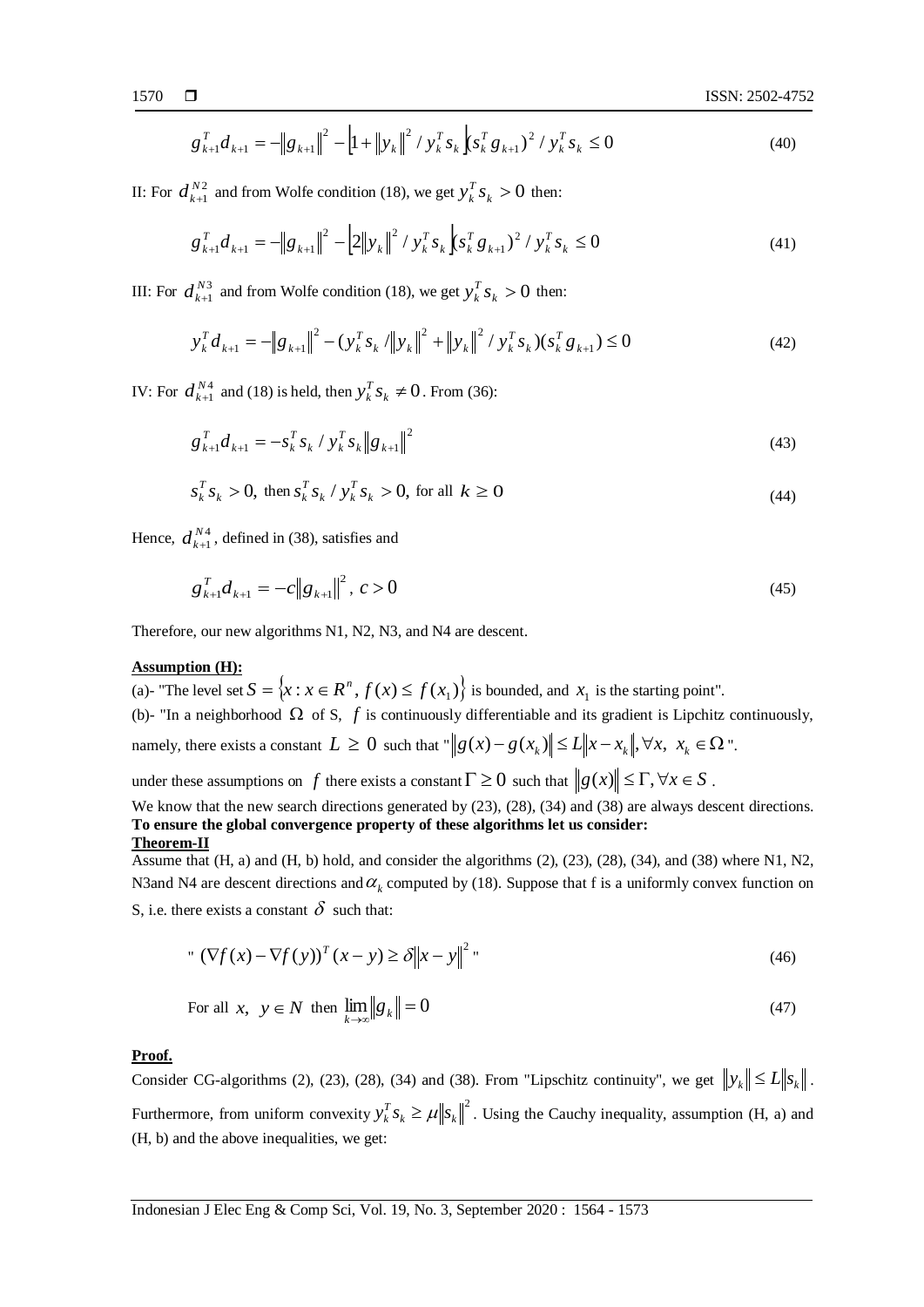$$
\left|\beta_k^{HS}\right| \le \frac{\left|g_{k+1}^T y_k\right|}{\left|g_k^T y_k / \alpha_k\right|} \le \frac{\alpha L \Gamma}{\Gamma \left\|g_k\right\|} ; \left|\varphi_k\right| \le \frac{\left|g_k^T g_{k+1}\right|}{\left|g_k^T s_k\right|} \le \frac{\Gamma}{\mu \left\|g_k\right\|} ; \left|t_1\right| \le 1 + \frac{\left\|g_k\right\|^2}{\left|g_k^T s_k\right|} \le 1 + \frac{L^2}{\mu} \tag{48}
$$

$$
\left| t_{2} \right| \leq \frac{2 \left\| y_{k} \right\|^{2}}{\left| y_{k}^{T} s_{k} \right|} \leq 2 \frac{L^{2}}{\mu} ; \left| t_{3} \right| \leq \frac{\left| y_{k}^{T} s_{k} \right|}{\left\| y_{k} \right\|^{2}} + \frac{\left\| y_{k} \right\|^{2}}{\left| y_{k}^{T} s_{k} \right|} \leq \frac{\mu}{L^{2}} + \frac{L^{2}}{\mu}
$$
\n(49)

Therefore, putting (48) and (49) in (17a) and (17b) yields:

$$
\left\| d_{k+1}^{N1} \right\| = \left\| g_{k+1} \right\| + \left| \beta_k^{HS} / \alpha_k \right\| \left| s_k \right\| + \left| \varphi_k \right\| \left| y_k \right\| + \left| \varphi_k \right\| t_1 \left\| s_k \right\| \leq \Gamma + \frac{\Gamma}{M} (L + 1 + \frac{L^2}{M}) \tag{50}
$$

$$
\left\|d_{k+1}^{N2}\right\| = \left\|g_{k+1}\right\| + \left|\beta_k^{HS}/\alpha_k\right\| \left|s_k\right\| + \left|\varphi_k\right\| \left|y_k\right\| + \left|\varphi_k\right\| t_2 \left\|s_k\right\| \leq \Gamma + \frac{\Gamma}{M}(L + \frac{2L^2}{M})
$$
\n(51)

$$
\left\|d_{k+1}^{N3}\right\| = \left\|g_{k+1}\right\| + \left|\beta_k^{HS}/\alpha_k\right\| \left|s_k\right\| + \left|\varphi_k\right\| \left|y_k\right\| + \left|\varphi_k\right\| \left|t_3\right\| \left|s_k\right| \leq \Gamma + \frac{\Gamma}{M}(L + \frac{M}{L^2} + \frac{2L^3}{M}) \tag{52}
$$

Similarly, for  $d_{k+1}^{N4}$ 1  $d_{k+1}^{N4}$ , using assumption (H) and the above inequalities, we get:

$$
\left|\theta_{k}\right| \leq \frac{\left|s_{k}^{T} s_{k}\right|}{\left|s_{k}^{T} s_{k}\right|} \leq \frac{\left\|s_{k}\right\|^{2}}{\eta \left\|s_{k}\right\|^{2}} \leq \frac{1}{\eta};\ \left|\beta_{k}^{SPR}\right| \leq \left|\frac{\theta_{k+1} g_{k+1}^{T} y_{k}}{\alpha_{k} \theta_{k} g_{k}^{T} g_{k}}\right| \leq \frac{\Gamma L}{\left\|s_{k}\right\|};\ \left|\eta_{k}\right| \leq \frac{\left|s_{k}^{T} g_{k+1}\right|}{\left\|s_{k}\right\|} \leq \frac{\Gamma}{\left\|s_{k}\right\|}(53)
$$

Hence, putting (53) in (17c) yields:

$$
\left\| d_{k+1}^{N4} \right\| = \left| \theta_k \right\| \left| g_{k+1} \right\| + \left| \beta_k^{SPR} \right\| \left| s_k \right\| + \left| y_k \right\| \left| \theta_k \right\| \left| y_k \right\| + \left| y_k \right\| \left| s_k \right| \le \frac{\Gamma}{M} + \Gamma L + \Gamma \left[ \frac{1}{M} L + 1 \right] \tag{54}
$$

Hence,  $d_{k+1}^{N1}$ 1  $d_{k+1}^{N1}$ ,  $d_{k+1}^{N2}$ 1  $d_{k+1}^{N2}$ ,  $d_{k+1}^{N3}$ 1  $d_{k+1}^{N3}$ , and  $d_{k+1}^{N4}$ 1  $d_{k+1}^{N4}$  ensure the global convergence property and  $\lim_{k\to\infty}||g_k||=0$ .

#### **3. RESULTS AND DISCUSSION**

Here, we report the performance of the new proposed CG-algorithms, namely (N1, N2, N3, N4) on a set of (39) large-scale nonlinear test problems; CUTE library (see Bongartz [26] for details of these test problems) using codes written in Fortran. We have taken (10) numerical experiments with  $N=1000$ , 4500, 10000 for each test problem. To assess the reliability of our new proposed method, we have tested it against other similar CG-algorithms with the stopping criterion  $g_k | z \leq 10^{-6}$  or when the iterations exceed 10000 or the number of function gradient evaluations (NOFG) reach 15000 without satisfying the stopping criteria. In all these tables:  $N =$  "Dimension of the problem";  $NOI =$  "Number of iterations"; TIME = " Total time required to complete the evaluation process for each test Problem". All our numerical results are represented in Figures 1, 2, 3, 4, 5, and 6.

Figures 1 and 2 compares N1, N2, N3, and N4 against TT(BS; PR and HS) due to NOI. Figures 3 and 4 compares N1, N2, N3, and N4 against TT(BS; PR and HS) due to NOFG. Figiures 5 and 6 compares N1, N2, N3, and N4 against TT(BS; PR and HS) due to TIME.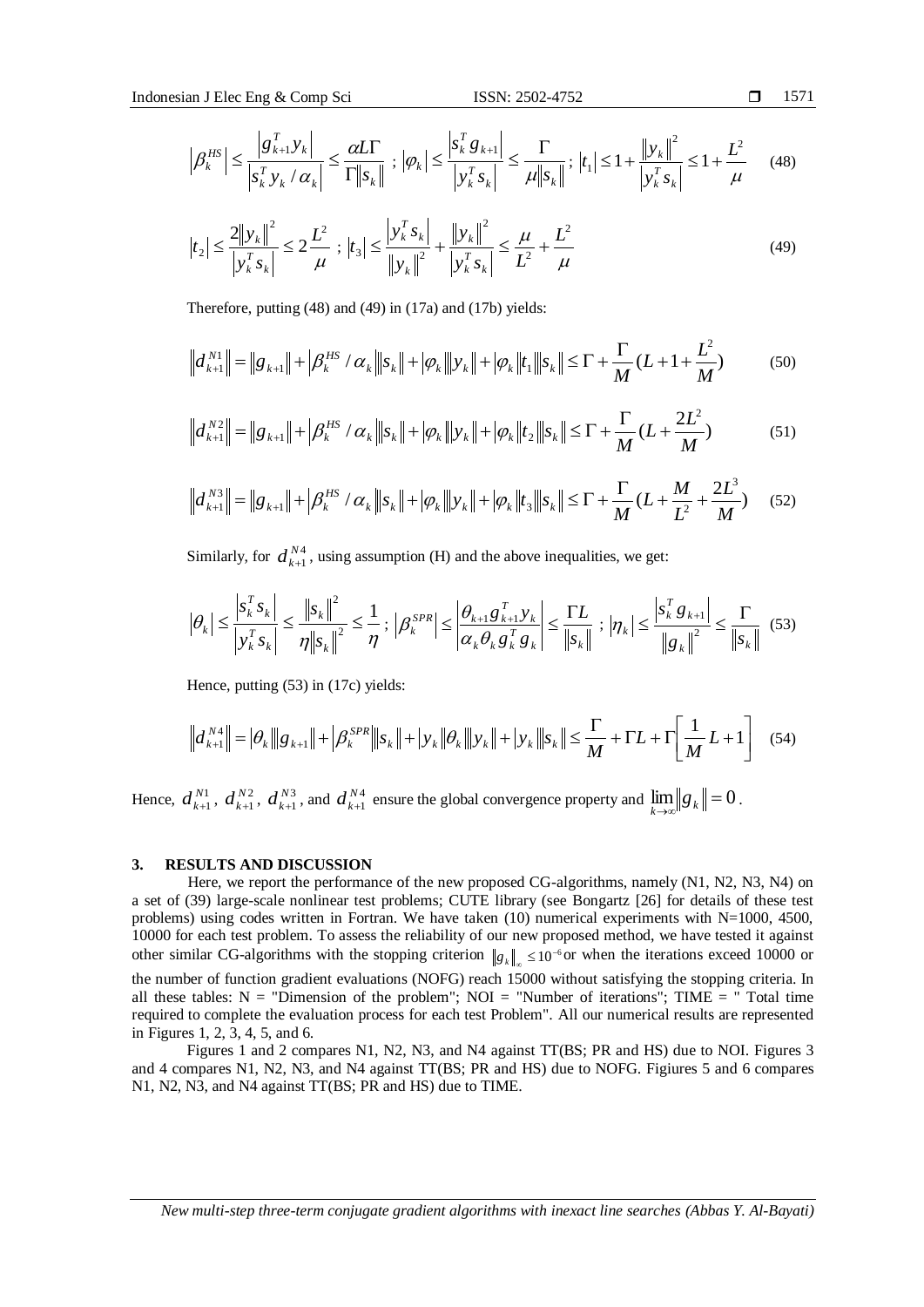

Figure 1. Performance due to NOI Figure 2. Performance due to



NOI



Figure 4. Performance due to NOFG



Figure 5. performance due to Time



Figure 3. Performance due to NOFG



Figure 6. performance due to Time

### **4. CONCLUSION**

In this work, we have investigated new three-term multi-step search directions defined in (17). The goal of these new algorithms is a multi-step property that combines three-term CG-techniques with memoryless QN-updates. Our theoretical implementation related to the requirement of sufficient descent property and ensures the property of global convergence. Also, we have presented four new three-term multistep CG-algorithms, which they use Wolfe's and it's acceleration as a line search subprogram. Moreover, Our numerical results show that our new algorithms have robust numerical results as compared to other similar algorithms in the same field.

#### **ACKNOWLEDGEMENTS**

The research is supported by the College of Computer Sciences and Mathematics, University of Mosul, Republic of Iraq. The authors declare that there are no conflicts of interest regarding this work.

#### **REFERENCES**

- [1] Hassan, B.A. "A new formula for conjugate parameter computation based on the quadratic model," *Indonesian Journal of Electrical Engineering and Computer Science*, vol. 13, no. 3, pp. 954-961, 2019.
- [2] Beale, E.M.L., *A derivation of conjugate gradients, in numerical methods for nonlinear optimization*, New York: Lootsma, F.A., pp. 39-43, 1972.
- [3] Nazareth, L., "Conjugate direction algorithm without line search," *Journal of Optimization Theory and Applications*, vol. 23, no. 3, pp. 373–387, 1977.
- [4] Zhang, L. Zhou, W. Li. D., "A descent modified Polak- Ribière-Polyak conjugate gradient method and its global convergence," *IMA Journal of Numerical Analysis*, vol. 26, no. 4, pp. 629–640, 2006.
- [5] Zhang, L. Zhou, W. Li, D., "Some descent three-term conjugate gradient methods and their global convergence," *Optimization Methods and Software*, vol. 22, no. 4, pp. 697–711, 2007.
- [6] Zhang, L. Xiao, Y. Wei. Z., "Nonlinear conjugate gradient methods with sufficient descent condition for large-scale unconstrained optimization," *Math. Prob. Eng*., vol. 2009, pp.1-16, 2009.
- [7] Dai, Y. and Liao, L., "New conjugacy conditions and related nonlinear conjugate gradient methods, *Appl. Math Optim*., vol. 43, no. 1, pp. 87-101, 2001.
- [8] Al-Bayati, A.Y. and, Sharif, W.H., "A new three-term conjugate gradient method for unconstrained optimization," *Canadian. J. Sci. Eng. Math.*, vol.1, no. 5, pp. 108–124, 2010.